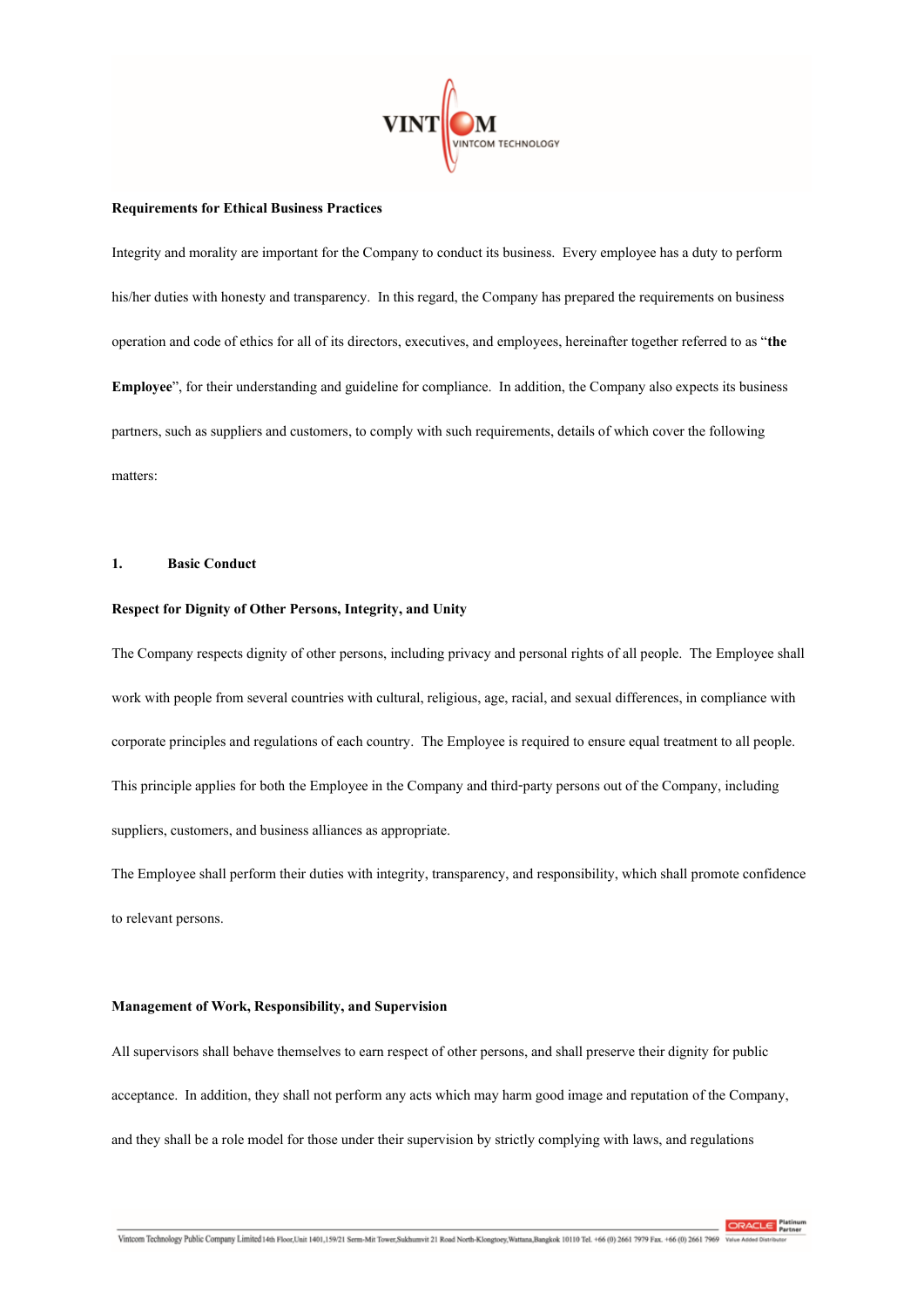

applicable to the Employee. It is a duty of all supervisors to ensure that no breach of laws or regulations of the Company has been committed by those under their supervision.

All supervisors shall treat the Employee with kindness and fairness, shall take good care of the Employee, and shall highlight importance of development, dissemination of knowledge, and competence of the Employee. Opportunities shall be equally and regularly given to the Employee.

# **2. Compliance with Applicable Laws, Regulations, and Rules**

The Company runs its business under several laws, regulations, and rules. In certain cases, local laws may contain different provisions. The Employee is, therefore, required to carefully study such laws, and to perform their duties in compliance with them and with the business of the Company. If the Employee is in breach of any laws or regulations in the performance of their duties, not only the Employee is at risk of being legally prosecuted and assuming legal liability, but the Employee will also put the Company at the same risk. In such case, disciplinary measures may immediately be imposed against the Employee. This may include termination of employment.

The Employee is required to have sufficient knowledge of laws applicable to their duties, be aware of disadvantages, and be able to make a decision on when to seek advice from their supervisors or other appropriate persons.

### **3. Public Reports**

The Company is required to strictly comply with accounting standards. Accurate, complete, reliable, and timely financial reports are absolutely crucial for the business of the Company.

Any public reports and disclosure of information made by the Company for the purpose of submission to the Stock Exchange of Thailand or other public announcement shall be complete, reliable, and timely. If the Employee is required to provide any information to the public and have any concern about how to properly make such public disclosure, the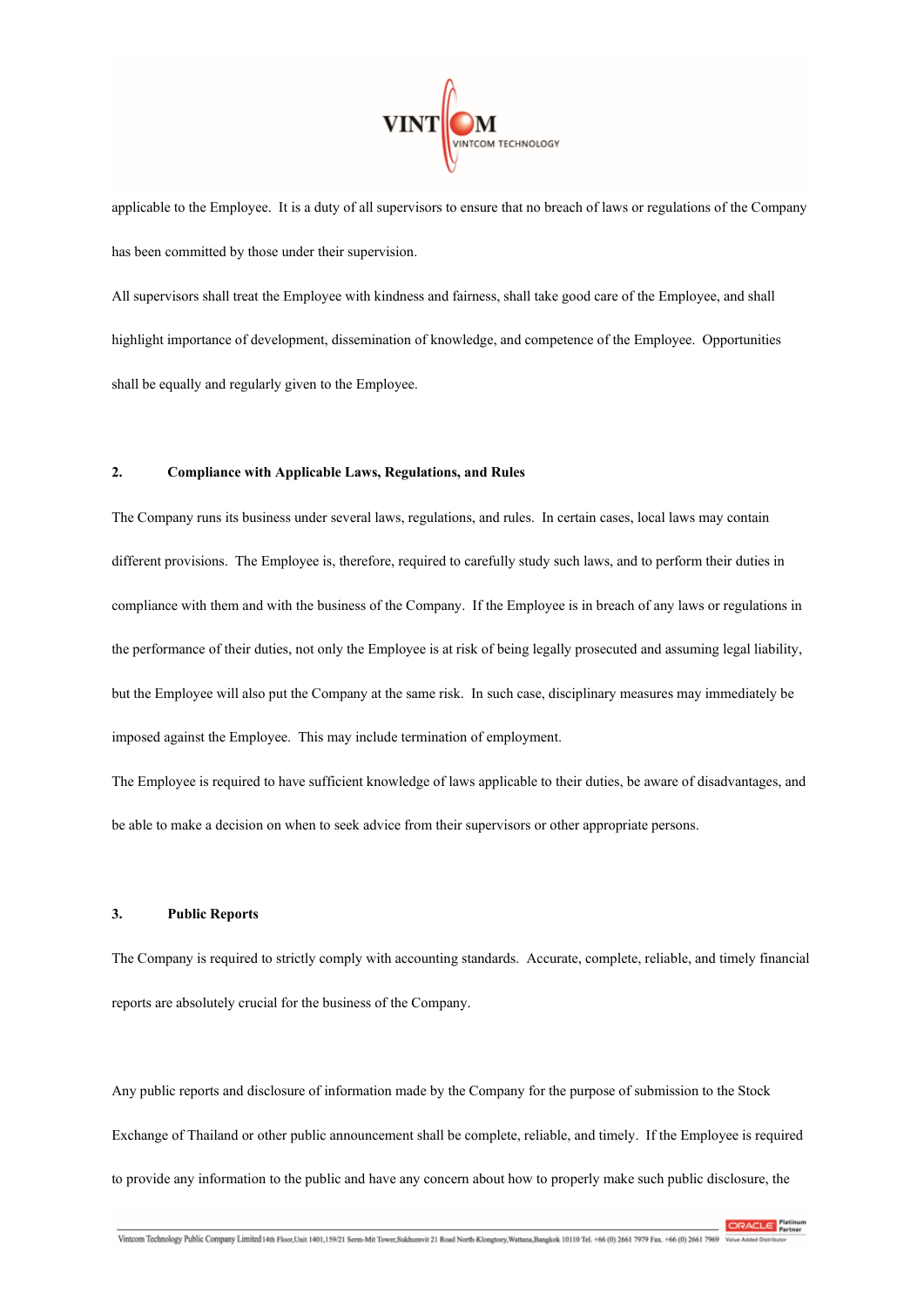

Employee is advised to promptly consult with the compliance officer about compliance with requirements. The Employee shall also make their best effort to make correct and timely reports and disclosure in accordance with their duties and responsibilities.

All transactions shall be accurately summarized and recorded in the financial reports of the Company in compliance with the accounting standards. The Employee who is responsible for, or involved in preparation of any financial or accounting reports shall have knowledge of and shall comply with financial and accounting policies of the Company in good faith, and shall ensure that such reports will be complete, accurate, and timely. Any recording of inaccurate information into the accounting system of the Company shall constitute a wrongdoing, and may lead to disciplinary measures which include termination of employment. If the Employee detects any financial inaccuracy, the Employee shall promptly notify the compliance officer.

The Employee may not directly involved in preparation of financial or accounting reports, such as those involved in products, marketing, management, or assessment which may have an effect on any reported financial information of the Company. Therefore, the Employee who is not directly involved in preparation of financial or accounting reports shall ensure that accurate and complete information has duly been submitted to the Employee who is involved in preparation of financial and accounting reports.

Auditors of the Company shall have the duty to fairly and accurately audit and approve documents prepared by the Company. The Employee is required to provide coordination to independent auditors and auditors of the Company in good faith. In addition, the Employee shall not cause any fraud, or by their influence, threat, or manipulation, deprive such auditors of freedom to render their opinions on financial records, business operation, control, or any other relevant matters.

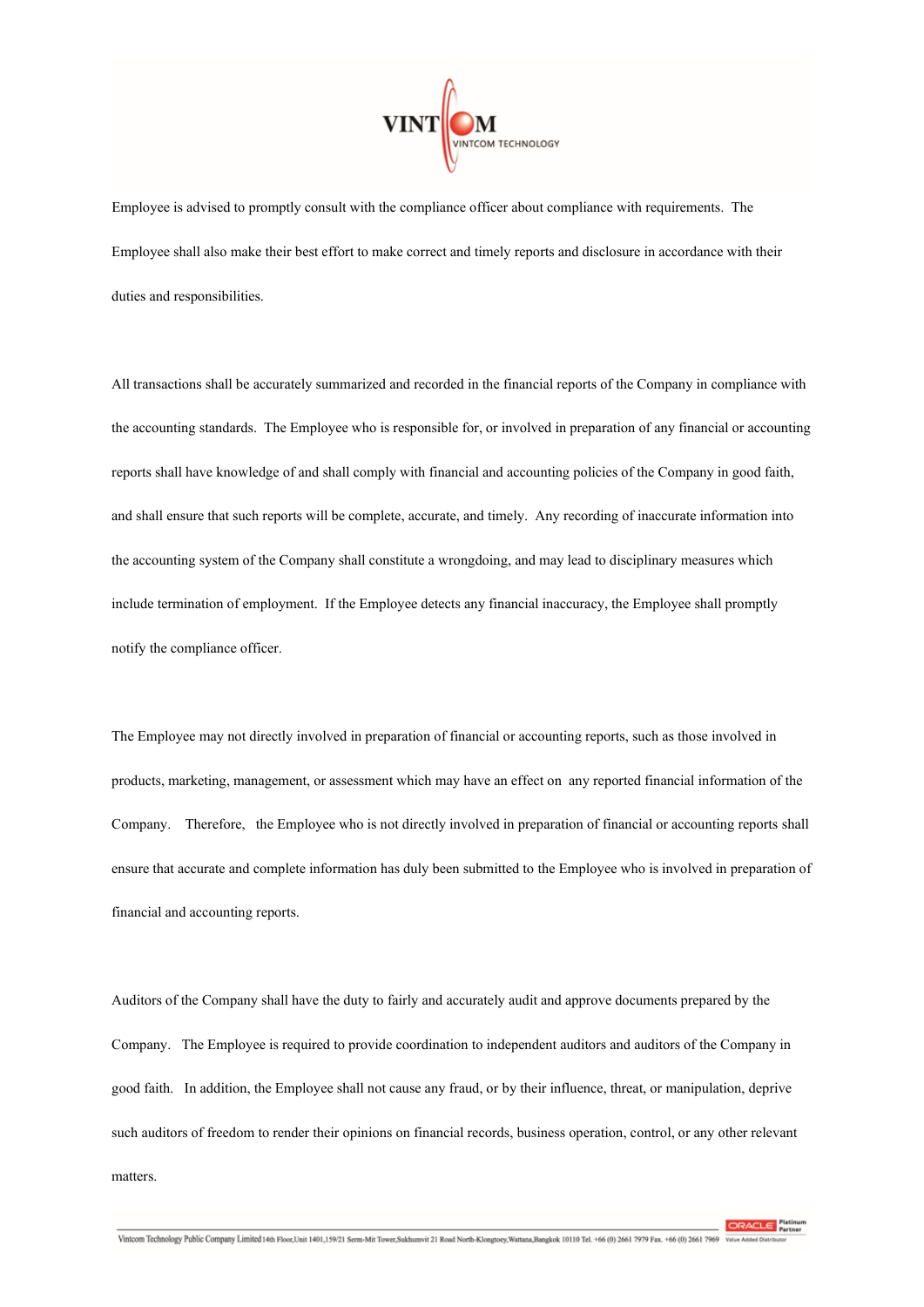

### **4. Insider Trading**

The Employee is required to comply with laws on insider trading. The Employee shall not trade shares of the Company, or persuade third-party persons to trade such shares, or offer to trade such shares, whether by themselves or through agents, with reliance on and benefit of any information which is notified to them, but still remains undisclosed.

## **5. Conflicts of Interest and Management of Business Opportunities of the Company**

All employment contracts entered into by the Employee and the Company shall be subject to the maximum benefits of the Company, not subject to personal relationship or personal benefits. The Employee should avoid any situation which may give rise to conflicts of interest between the Company and the Employee or family members of the Employee. The Employee should not perform any acts which may be in direct or indirect competition against the Company, and should not take advantage of any opportunities of the Company for their own benefits.

Any transactions conducted by the Company and any persons deemed to be related persons shall be submitted to the Audit Committee of the Company for audit purpose.

Conflicts of interest may be obscure sometimes. If the Employee has any enquiries, the Employee should consult with their supervisor, the compliance officer, and/or comply with the procedures provided in Clause 9 and Clause 10.

## **6. Confidentiality**

The Employee shall protect confidentiality for all confidential information, including all information relating to the Company which still remains undisclosed. In addition, the Employee shall maintain confidentiality for any information obtained from the Company, customers, and suppliers. Disclosure of such information shall be made when approved by the Company or when required by laws.

ORACLE<sup>Phine</sup>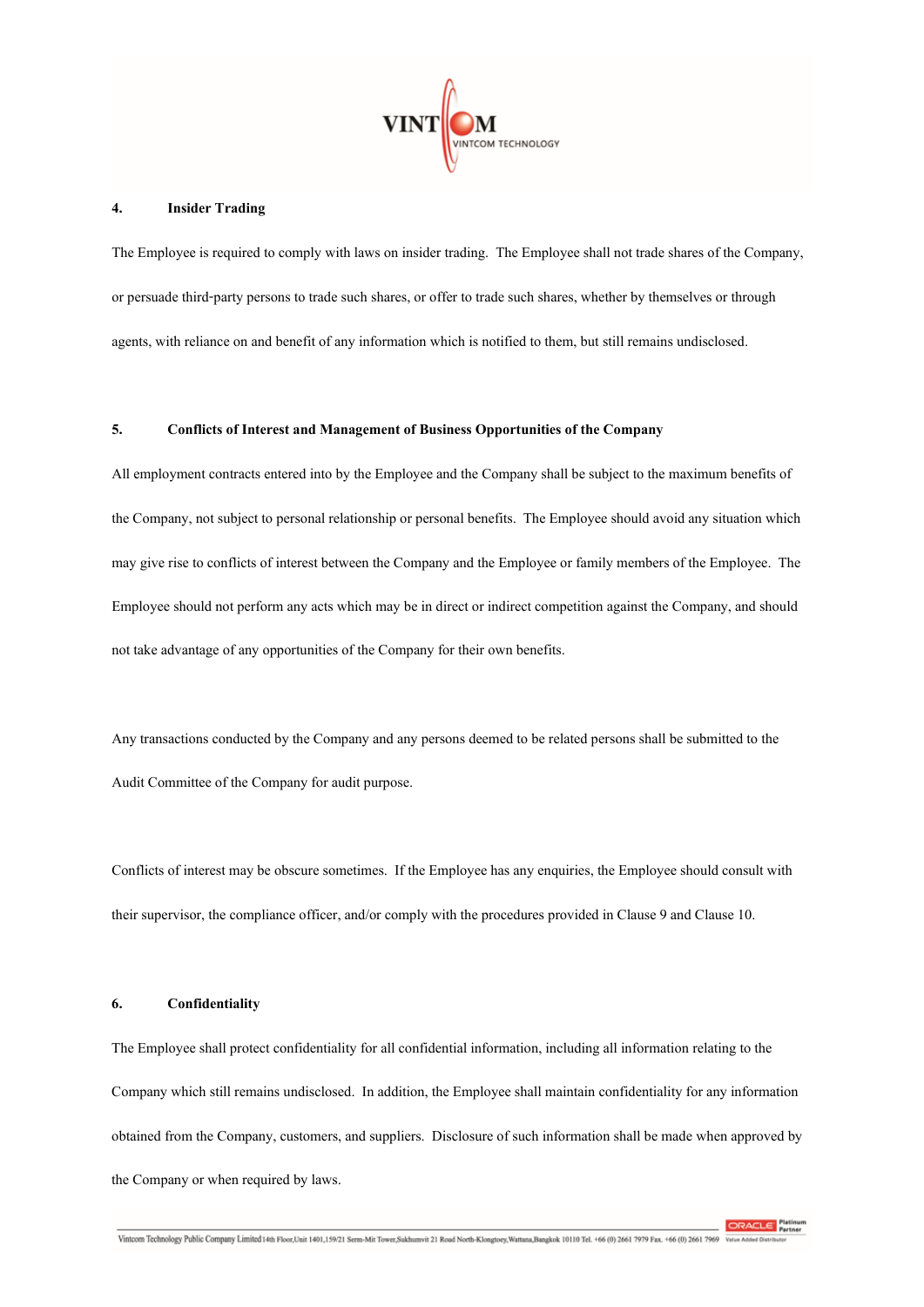

Confidential information is not limited to trade secrets of the Company, but includes business trends and business plans, information on financial transactions, new products and marketing plans, research and development of concepts or information, manufacturing processes, information on business acquisition, investment and sale of investment funds, change of important personnel andexisting contracts and contracts to be executed, purchase orders, suppliers, customers and sources of funds, or relevant loss.

The confidentiality obligation is binding on the Employee both inside and outside of the workplace, and continues to be binding on the Employee after the employment or directorship terminates.

## **7. Working with Customers and Suppliers**

The Employee shall perform their duties in good faith for customers, suppliers, and other employees of the Company. The Company is required to comply with several laws which prohibit the Company from involving in unfair or deceptive trade practices, such as bribery or offering benefits in return for businessor for inducing other persons to be in breach of contracts, or the purchase of trade secrets of business competitors through bribery or theft.

In certain cases, the Employee may offer or receive lawful business facilitating items to promote good business relationship. Such business facilitating items may include gifts, food, services, entertainment,privileges, or other things in compliance with the business of the Company, local custom. Such items shall be reasonable and appropriate to situation, and should not be extravagant or more than what is necessary. The Employee should avoid offering or receiving cash,or any other business facilitating items which may constitute bribery or offering benefits in return. All expenses incurred by business facilitating items shall be accurately and completely recorded in the accounting system. In order to conduct business with government authorities, the Employee shall comply with all relevant laws and regulations. The Employee is recommended to study relevant special laws.

The Employee shall manage non-public information of other persons in compliance with agreements entered into by the Company and owners of such information. Such non-public information includes records, reports, summaries, and other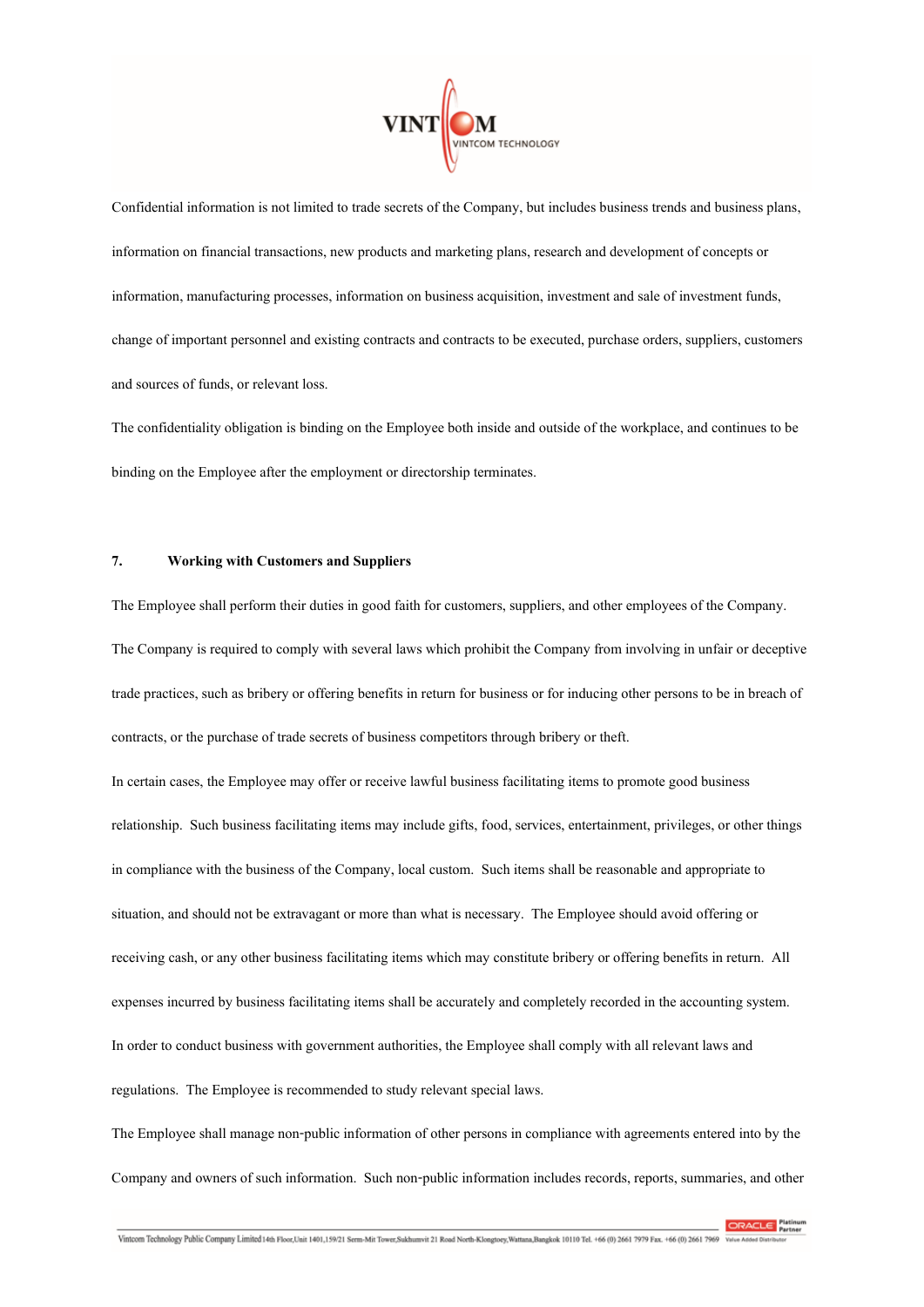

key information. The Employee is recommended to consult with the Finance & Accounting Director about the entering into confidentiality agreements with information owners.

## **8. Health and Safety**

In order to promote the best implementation of safety measures, the Employee shall perform their duties in compliance with the health, safety, and environment policy which shall apply to:

- technical planning of workplaces, equipment and devices, and procedures;
- safety management; and
- individual work behavior.

## **9. Protection and Proper Use of Properties of the Company**

All properties of the Company, both tangible and intangible, are provided only to the Employee authorized by the Company to accomplish business objectives of the Company. Intangible properties include intellectual properties, such as trade secrets, patents, trademarks and copyright, business, marketing and service plans, databases, records of the Company, salary information, any undisclosed financial information or reports. Any unauthorized use of any properties of the Company is prohibited, and the Employee shall not destroy or cause any loss to the properties of the Company.

The Company provides computers, electronic mails (emails), and internet access to the Employee for fulfilling the business objectives of the Company. Therefore, the Company is entitled to access, disseminate, or store any information which is created or available in such computers or the email system of the Company. The Employee shall not use emails, the internet, or voice messages for any purposes which are contrary to any policies of the Company, or any standards provided herein, or any laws. The Employee shall not make a copy of, or sell, or transfer (whether inside or outside of the Company) any copyrighted printed materials, including software, handbooks, articles, books, and databases which are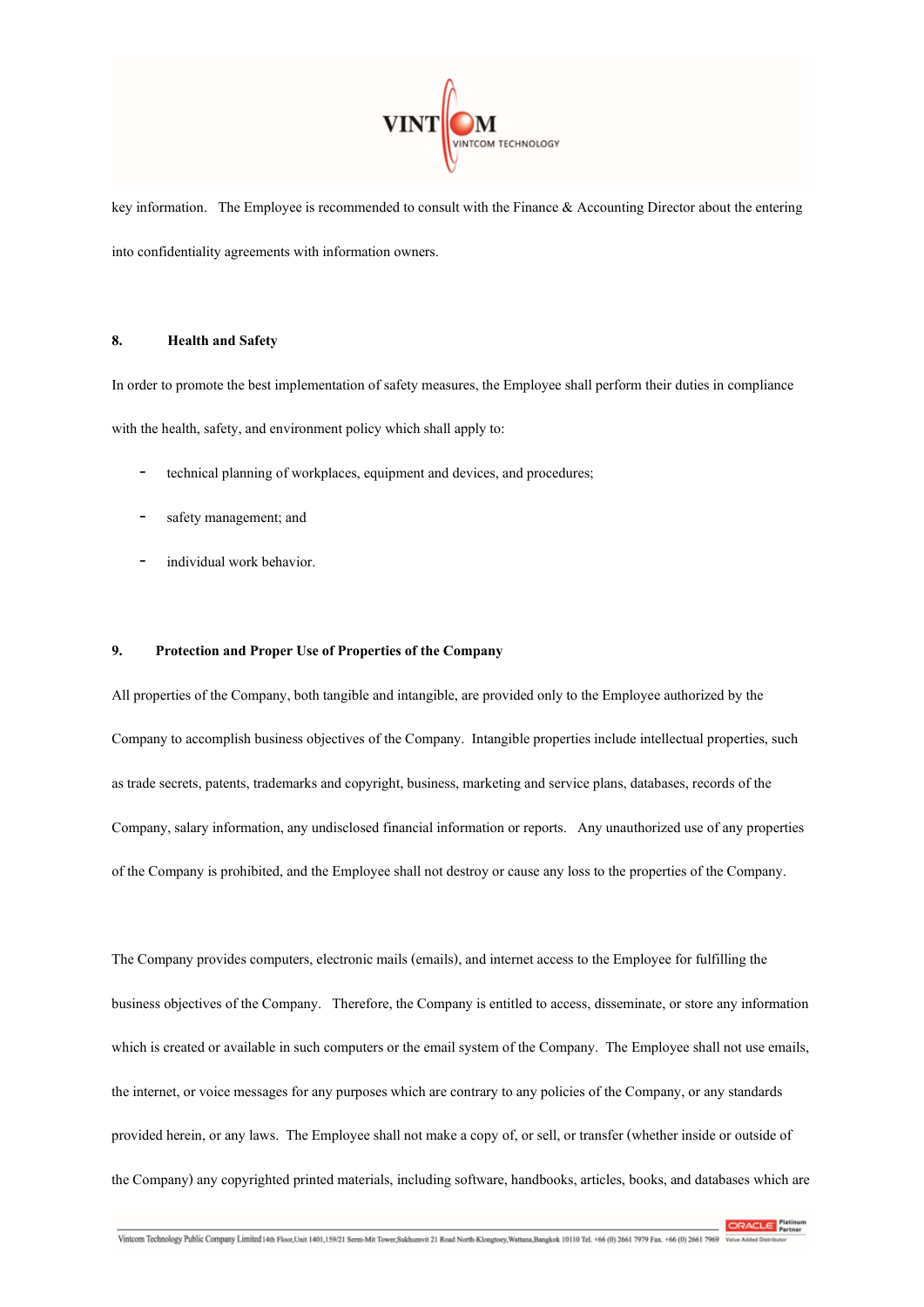

used in the Company or which are created by other organizations and the Company is authorized to use, unless the Employee is approved to soproceed under relevant agreementson the right of use.

# **10. Reporting of Violation of the Company's Policies and Receipt of Complaints about Financial Reports or Accounting**

The Employee is encouraged to immediately report any violation of, or any acts which are likely to give rise to any violation of any requirements provided herein to the compliance officer. If the Employee wishes to remain unidentified, the Company shall keep the names of the Employee confidential, or if the Employee wishes to remain anonymous, a letter shall be addressed to the Finance & Accounting Director and delivered to Vintcom Technology Public Limited Company located at Room No. 1401, 14<sup>th</sup> Floor, Sermmitr Tower, No. 159/21, Sukhimvit 21 (Asok) Road, Klongtoey-Nuea Sub-District, Wattana District, Bangkok, 10110. The Employee is requested to provide as much information as possible and copies of all relevant documents. If the report of the Employee involves internal accounting control or audit substance, or if the Finance & Accounting Director is found to be involved in any violation, the Employee may contact the Audit Committee by sending a letter to the Director of the Audit Committee of the Company at the address provided in this Clause.

No person who makes a report on any violation of, or any acts which are likely to give rise to violation of any requirements provided herein or other policies with good intention, or no person who assists in procedures in respect of such violation shall be subject to any vengeance, threat, harassment, or hostile reaction. If the Employee suspects that any violation is probably committed, do not attempt to investigate or solve the problem by themselves. The Employee is advised to notify responsible persons immediately to ensure that a detailed investigation is carried out in the timely manner, and that the summary thereof is made by appropriate personnel. Any delay in reporting or notification may have an effect on the outcome of the investigation. Violation of the requirements provided herein or any applicable laws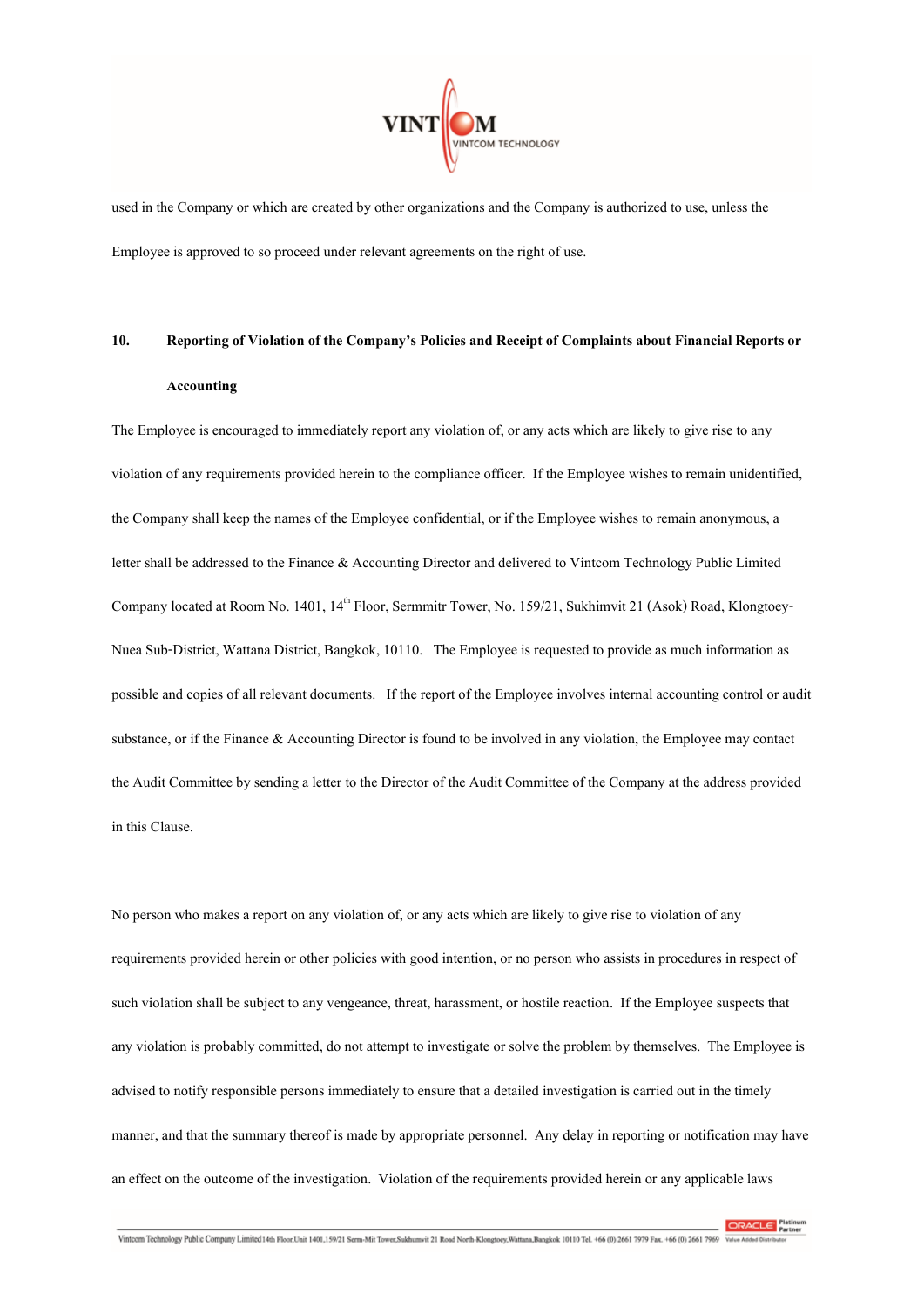

and/or regulations is a serious matter and may lead to legal consequences. Therefore, any reports on any such violation shall be made on correct information and on reasonable grounds.

# **11. Procedures for Compliance with Rules and Regulations**

The requirements for business operation, including ethics and applicable laws provided herein, are based on the core value of the Company. The Employee shall have good understanding of such requirements, and shall be able to provide advice to other persons for their good understanding as well.

### **Compliance**

The Company expects full understanding of the Employee about the requirements provided herein as well as their strict compliance therewith.

### **Arrangement for Compliance with the Requirements**

The Finance & Accounting Director shall perform as the compliance officer to supervise compliance with the requirements provided herein. The compliance officer shall supervise and arrange for communication, training, and review of, as well as compliance with the requirements with the assistance of directors and supervisors. In addition, environment which encourages the Employee to communicate and report any acts in violation of the requirements shall be promoted.

## **Access to the Requirements**

All Employees, including agents, and parties to contracts of the Company shall be able to access any notifications regarding the up-to-date requirements provided herein.

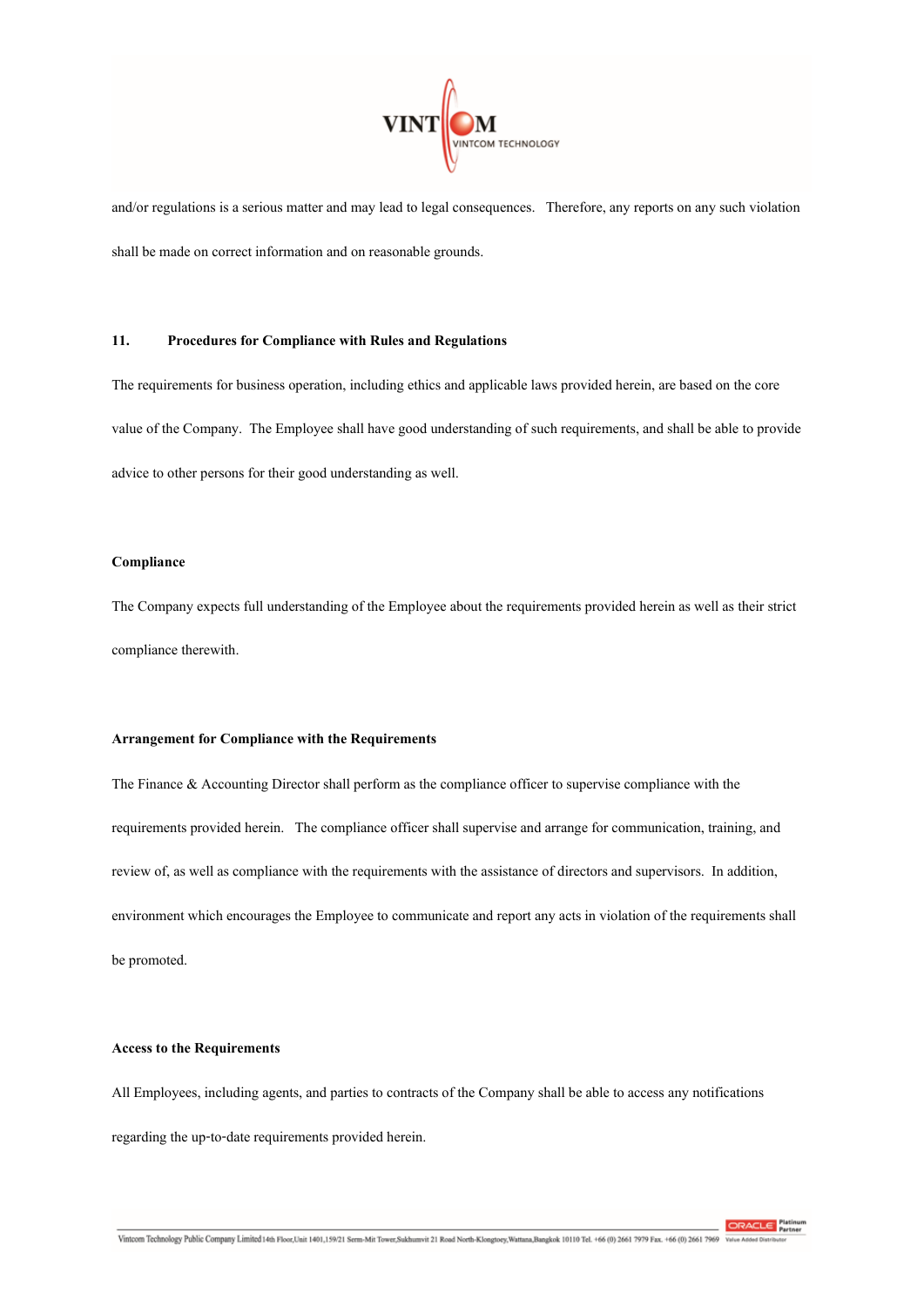

#### **Monitoring**

Supervisors shall have a duty to answer any enquiries made by the Employee regarding the requirements, as well as to provide additional explanations, particularly if violation is committed, supervisors shall promptly report such violation to the compliance officer. In such case, supervisors shall work with the compliance officer to assess relevant issues and to pursue remedy in compliance with the requirements and other relevant policies.

### **Approval and Waiver**

The Board of Directors of the Company or other Boards of Directors authorized by the Board of Directors of the Company shall have a duty to consider and approve any matters which are required to be approved in respect of any members of Boards of Directors or executives. The Finance & Accounting Director shall have a duty to consider and approve any matters which are required to be approved in respect of employees, agents, or parties to contracts. Any waiver to the requirement provided in this Clause granted to any members of Boards of Directors or any executives shall be approved in writing by the Board of Directors of the Company or other Boards of Directors authorized by the Board of Directors of the Company. Any waiver to the requirement provided in this Clause granted to any employees, agents or parties to contracts shall be approved in writing by the Finance & Accounting Director.

# **Internal Audit**

The Board of Directors of the Company or other Boards of Directors authorized by the Board of Directors of the Company shall be in charge of conducting the audit or shall authorize other persons to conduct the audit, and shall consider imposing appropriate disciplinary measures against any members of the Board of Directors of the Company who are in breach of any requirements provided herein.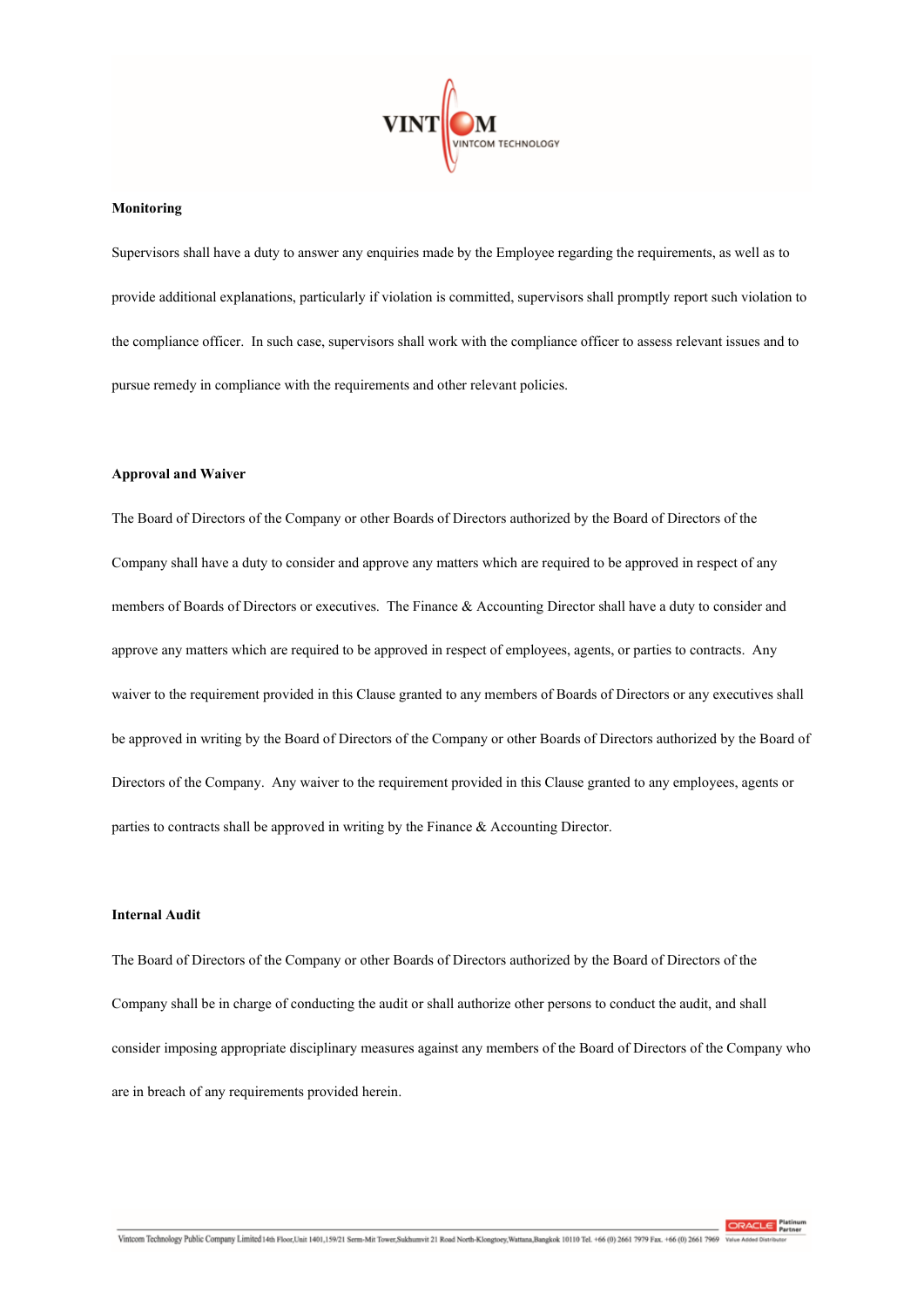

The Board of Directors may assign the Finance & Accounting Director to be in charge of the audit or to be in charge of further assigning other persons to conduct the audit. The Finance & Accounting Director shall consider imposing appropriate disciplinary measures against any employees, agents, and parties to contracts who are in breach of any requirements provided herein. The compliance officer shall make occasional reports on any violation of any requirements provided herein and remedial proceedings to the Board of Directors of the Company or other Boards of Directors authorized by the Board of Directors of the Company. In this regard, the Board of Directors of the Company may investigate such violation and may impose disciplinary measures by itself, or may assign any other persons apart from the Finance & Accounting Director to perform on its behalf.

The Company shall conduct the investigation immediately when it has reason to suspect that any requirements provided herein are violated. If there are sufficient evidences, persons being investigated shall be notified of investigated issues, and that they have the right to defend themselves against allegations. Any persons who are in breach of any requirements provided herein may be subject to temporary job suspension without pay while the investigation is still ongoing. In this regard, the Company shall comply with legal procedures.

## **Disciplinary Measures**

If any employees, agents, or parties to contracts are found to be in breach of any requirements provided herein, the Company shall impose appropriate disciplinary measures against relevant employees, agents, or parties to contracts. The Company may impose disciplinary measures against supervisors who are in charge of supervision of performance of those persons if it is found that the supervisors have agreed to such breach or have been aware of it, but failed to take appropriate measures. In addition, the Company may legally prosecute the persons mentioned above.